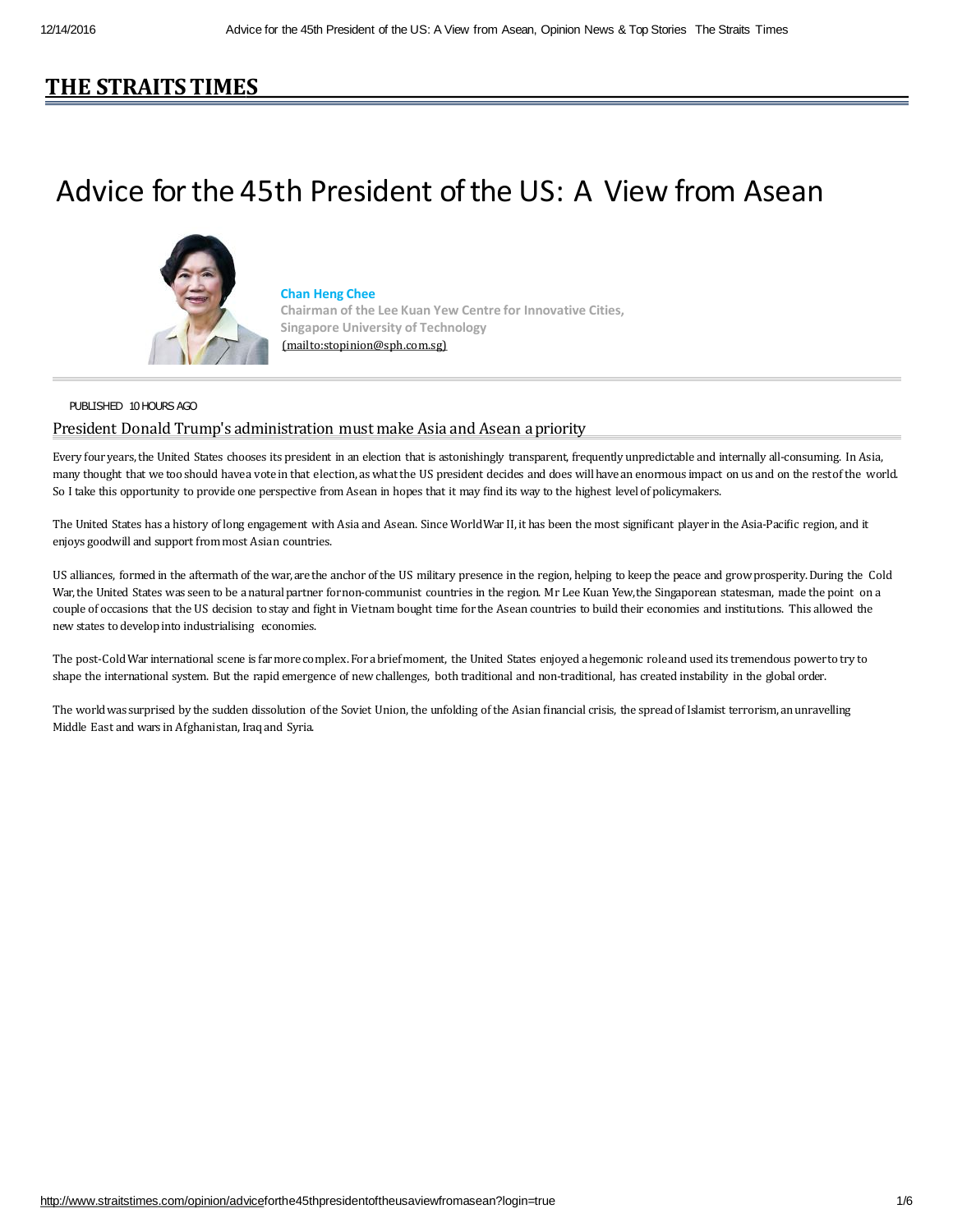

Flags of the Asean member states. It is important that the US continues to engage with Asean nations, even as China grows into a formidable power. Asean wants good relationships with both sides as it understands that better relations between all parties concerned will make life easier for the smaller and middle-sized countries in Asia. ST FILE PHOTO

In Asia, the regional context has changed fundamentally with the rise of China and the return of great power rivalries. Together, these events have kept the United States preoccupied and distracted, and reactive rather than strategic in exercising its international role.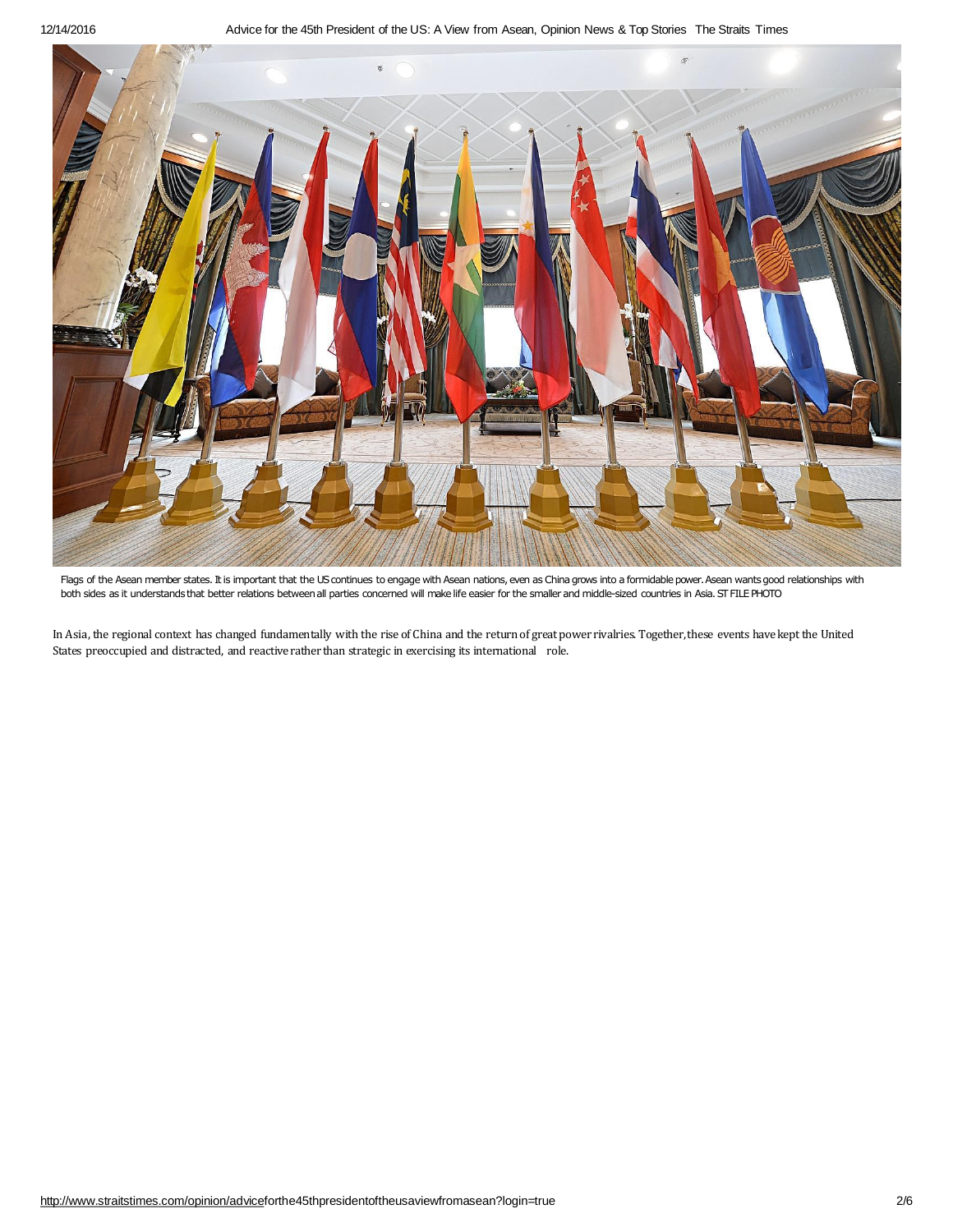

Today, Asia is facing a strategic test in adjusting to a new China, a development that presents both opportunities and challenges. China presents a tremendous opportunity because of its market and its vast potential in trade and investments, and its recent economic initiatives have been well received. The establishment of the Asian Infrastructure Investment Bank was welcomed by all countries in Asia, and its One Belt, One Road vision has intrigued and interested governments and businesses alike.

**...it is crucial that the first message Asian countries hear from President-elect Trump is one of continuity, emphasising that the United States means to stay in Asia, that US engagement with Asia and Asean will remain unchanged, and that America's word is good.**

Although its economy has slowed in the past two years, it will pick up again. Even though more ups and downs are likely, China's long-term economic trajectory remains positive. China is a challenge, however, because all the countries in Asia must face China as a great power, and as a power that has become more assertive in its territorial claims in the South China Sea and the East China Sea.

It is in the maritime domain, in particular, that China's rise poses a challenge, especially to the United States, which has been for the past seven decades the predominant power in the Pacific.

That position is about to change. The South China Sea has become a proxy for the competition for influence between the United States and China in the region.

In this contest, China has been a steady player, persistent, gifting and ever present. Asean has especially felt the weight of Chinese influence in the South China Sea, where China's nine-dash-line claim and the speed and scope of its land reclamation dwarf similar activities by other claimants.

The four Asean claimants are working, each in its own way, to find a path to peacefully resolve their disputes with China, both through bilateral and regional venues, and according to the United Nations Convention on the Law of the Sea and international law. What is left unclear, however, are the broader implications of Chinese activities for the freedom of sea lanes and overflight, issues that international stakeholders are keen to clarify.

#### ASEAN'S EXPECTATIONS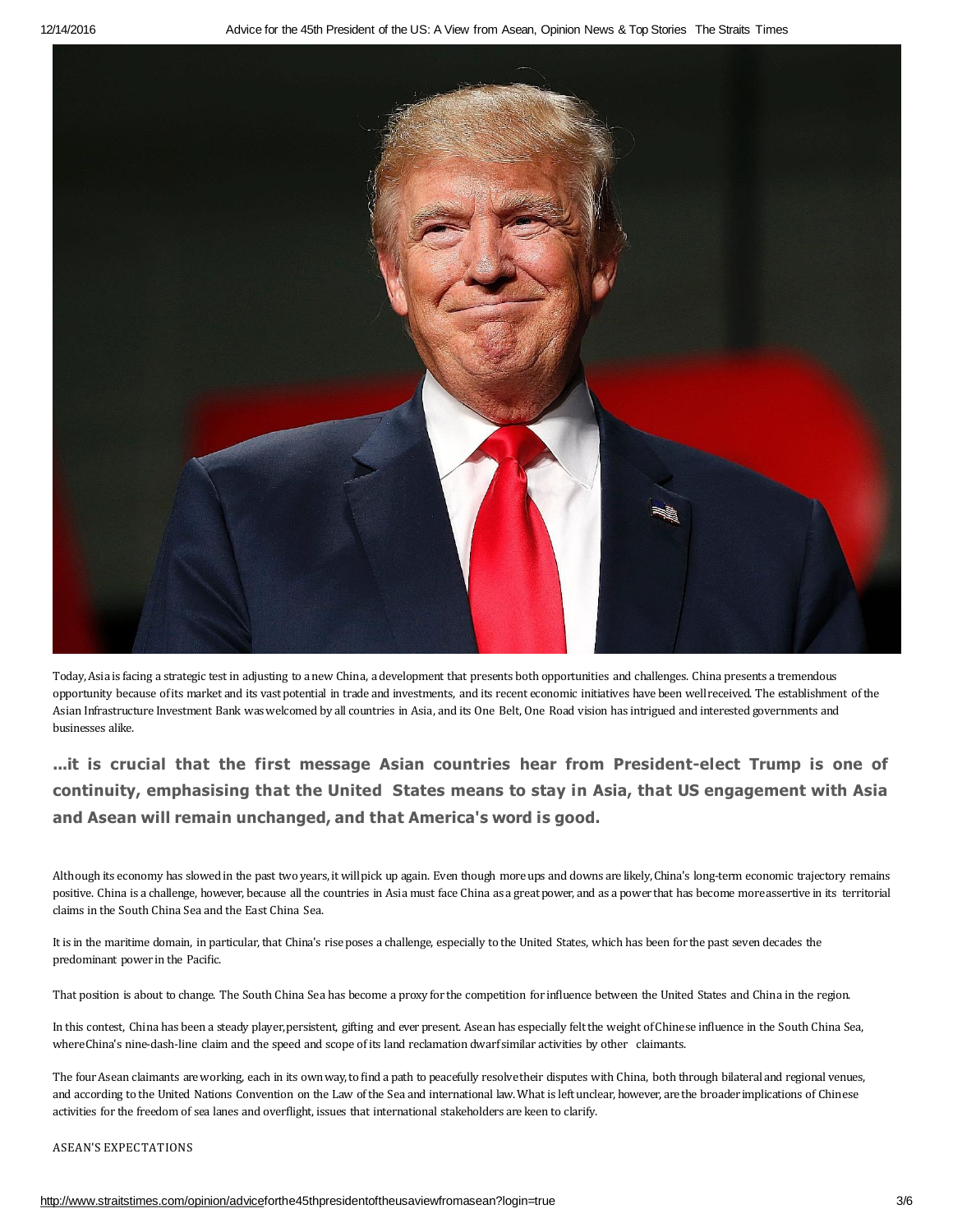So what would Asean want the next president of the United States to do? This is a much harder question to answer than a few months ago. Asean is at an inflection point.

On Oct 21, during his state visit to China, President Rodrigo Duterte of the Philippines said before a packed Philippine-China business forum: "I announce my separation from the United States... in military, maybe not social, and economics also," at the same time declaring his pivot to China: "I will be dependent on you for all time." He went even further in declaring his new foreign policy approach, stating: "I've realigned myself in your ideological flow and maybe I will go to Russia to talk to Putin and tell him that there are three of us against the world - China, the Philippines and Russia. It is the only way."

While it was expected that President Duterte would rebalance his country's foreign policy, this very stark and clear statement was not. His officials later walked back his remarks, clarifying that President Duterte did not mean the Philippines would cut off economic and trade ties with the United States. Meanwhile, US White House and Pentagon spokesmen indicated that the administration had not receivedany request to alter the bilateral relationship.

President Duterte has back-pedalled on his unexpected declaration, explaining he did not mean to sever US-Philippine ties, but it is too soon to understand how this "separation" will translate into action. The significance of a downturn in US-Philippine relations would be profound. Nearly four million Filipinos live in the United States and remittances from overseas make up 10 per cent of the Philippine gross domestic product.

Moreover, the US relationship remains very popular with average Filipinos. A survey last year showed 90 per cent of Filipinos love the United States, a higher percentage than Americans.

While the Philippines has been more open and dramatic about the switch in its orientation and mindset, in reality, some Asean states have been realigning towards China in differing degrees for quite some time. Cambodia and Laos and, to some extent, Thailand, Brunei and Malaysia have all moved into the Chinese orbit without fanfare.

Yet, it would be wrong to believe that most Asean countries are only interested in one set of relationships. In fact, given their economic, trade and cultural ties, Asean countries want to engage with all the major powers in the world and, in particular, to enjoy good relationships with both the United States and China. And, they also want the United States and China to enjoy good relations with each other. Asean understands that better relations between the United States and China make life easier for the smaller and middle-sized countries in Asia.

With this as background, and bearing in mind the election rhetoric and the inward-looking and protectionist mood of the US electorate, it is crucial that the first message Asian countries hear from President-elect Trump is one of continuity, emphasising that the United States means to stay in Asia, that US engagement with Asia and Asean will remain unchanged, and that America's word is good.

Beyond this statement, the United States can do several things to reassure Asean partners:

•The first policy initiative that would speak volumes and go a long way to signal commitment would be for the new secretary of state to make Asia and Asean the first trip abroad. This would signal at once that the United States intends to pay attention to the most dynamic region in the world and that it intends to maintain its position as a key player in Asia. Mr Dean Rusk made Asia his first stop for his first visit abroad as secretary of state. Mrs Hillary Clinton was the second secretary of state to do so. Asia and Asean hope there will be a third under the Trump administration.

•It is crucial that the US president attends every Asean regional meeting, such as the Asean-US Summit and the East Asia Summit, particularly as the Philippines will be the Asean chair next year. Under president Benigno Aquino, the Philippines chose to go to the international arbitral tribunal over the South China Sea, angering China.

Yet, President Xi Jinping still attended the Asia-Pacific Economic Cooperation (Apec) Summit in Manila amid bilateral tensions. Few platforms in Asia engage all the leaders of the region. Not to show up would suggest that the United States has yielded or degraded its leadership role.

•The United States must continue to deepen its relationship with Asean. In 2009, the United States initiated an annual US-Asean Summit. This was an excellent initiative by President Barack Obama and should be continued by President-elect Trump. The relationship developed into a strategic partnership last year. The Sunnylands meeting swiftly followed this year.

There are five priority areas of cooperation in the Asean-US Strategic Partnership: economic integration, maritime cooperation, transnational challenges including climate change, emerging leaders and women's opportunities.

Maritime capacity-building and cooperation on humanitarian assistance and disaster relief would be good places to focus going forward, given the hyper typhoons and earthquakes in the region. The United States has also played an important role since 9/11in providing assistance to Asean with counter-terrorism capacity-building and intelligence exchanges. This too could be stepped up, given increased concerns about the probability of an ISIS-inspired terrorist attack in Malaysia, Singapore and Indonesia.

•The United States should continue to play a role in upholding the regional rules-based order through its military presence, and to support Asean in building a strong regional architecture. Routine freedom-of-navigation operations are useful in this regard.

They should not be seen as provocative as they are consistent with international law, which protects the freedom of sea lanes and overflight. However, they must be conducted with caution because accidents and miscalculations can happen. Here, promoting the continued adherence to the Code for Unplanned Encounters at Sea will be important and can help the relevant parties operate more safely in an increasingly crowded maritime space.

• But the US stake in Asean is not based solely on security. US economic ties to Asean are important, and growing, and must be a continued priority.